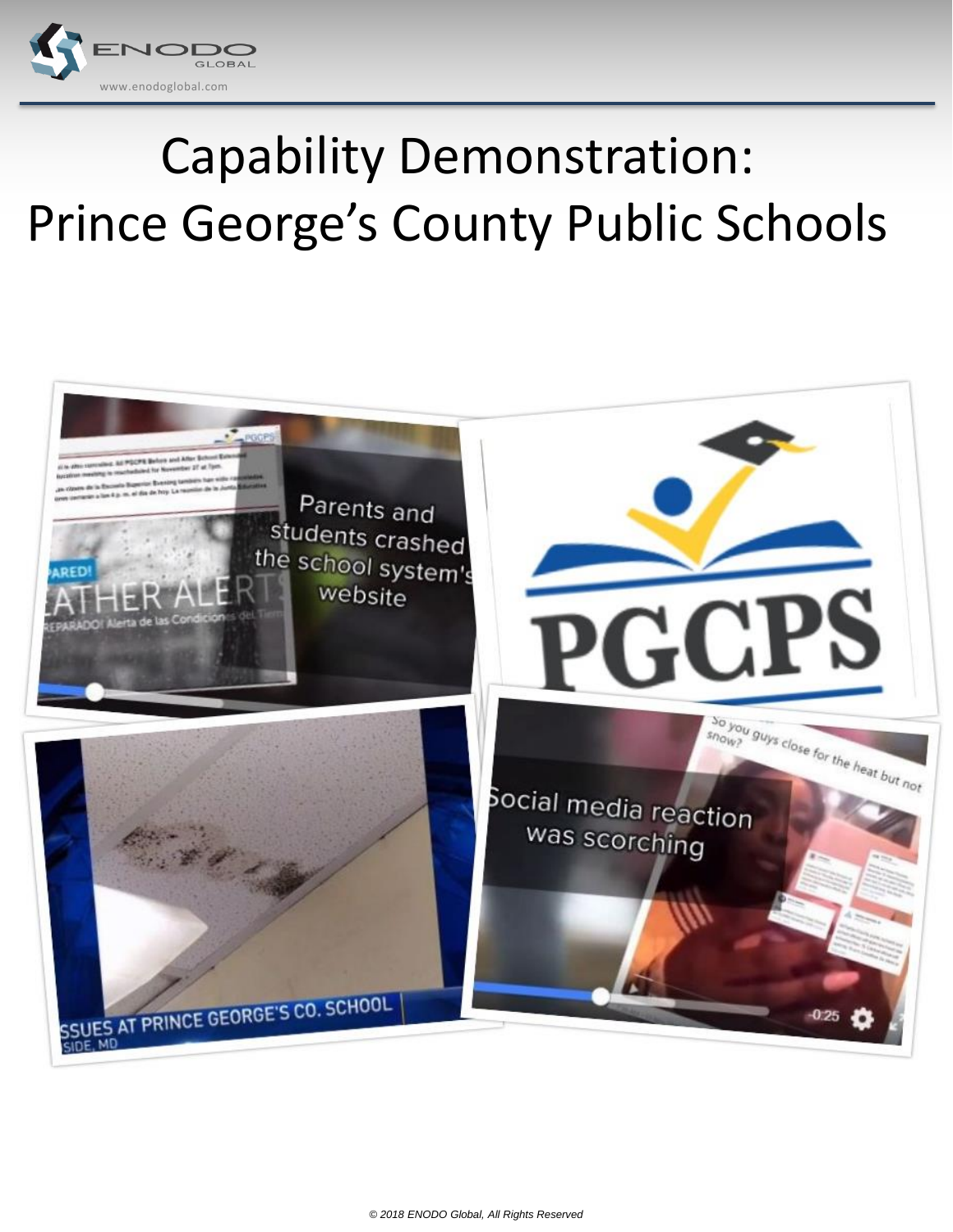

### **O v e r v i e w**

Social media analysis of online discussions among Prince George's County Public Schools' (PGCPS) students and parents uncovered three (3) trending topics: a recent incident with a librarian, the interim CEO's decision, and the condition of the district's schools. Additional analysis measured public sentiment regarding trending topics and the impact of influencers in shaping the perceptions of the PGCPS community. Continued analysis will enable PGCPS leadership to address trending topics, identify potential issues, create a safe learning environment, and ultimately improve the district's educational [ranking](https://www.niche.com/k12/d/prince-georges-county-public-schools-md/).

## **Findings: Topic Modeling**

Identified three (3) trending topics from online conversations related to PGCPS:

- **Librarian Incident:** 67% of discussions were related to a Nov 20th online video that [showed](https://www.nbcwashington.com/news/local/Maryland-School-Librarian-Retires-After-Admitting-Racial-Slur-in-Viral-Video-500972271.html?utm_source=dlvr.it&utm_medium=twitter) a Potomac Landing Elementary School librarian using a racial slur toward a student's father
- **CEO Decision:** 23% of discussions expressed [criticism](https://www.nbcwashington.com/news/local/Prince-Georges-County-Public-Schools-CEO-Apologizes-for-Keeping-Schools-Open-Thursday-Despite-Weather-500702422.html?utm_source=dlvr.it&utm_medium=twitter) toward the PGCPS Interim CEO Monica Goldson's decision to keep the schools open despite severe snow on November 15th , 2018
	- Within 20 minutes Ms. Goldson's Twitter announcement received 409 messages that were **[posted](https://twitter.com/jmelomanie/status/1063045566920318977?ref_src=twsrc^tfw|twcamp^tweetembed|twterm^1063045566920318977&ref_url=https://www.nbcwashington.com/news/local/Prince-Georges-County-Public-Schools-CEO-Apologizes-for-Keeping-Schools-Open-Thursday-Despite-Weather-500702422.html)** by parents criticizing the decision
- **School Conditions:** 8% of discussions, which included photos showing mold and the deteriorating conditions of school buildings

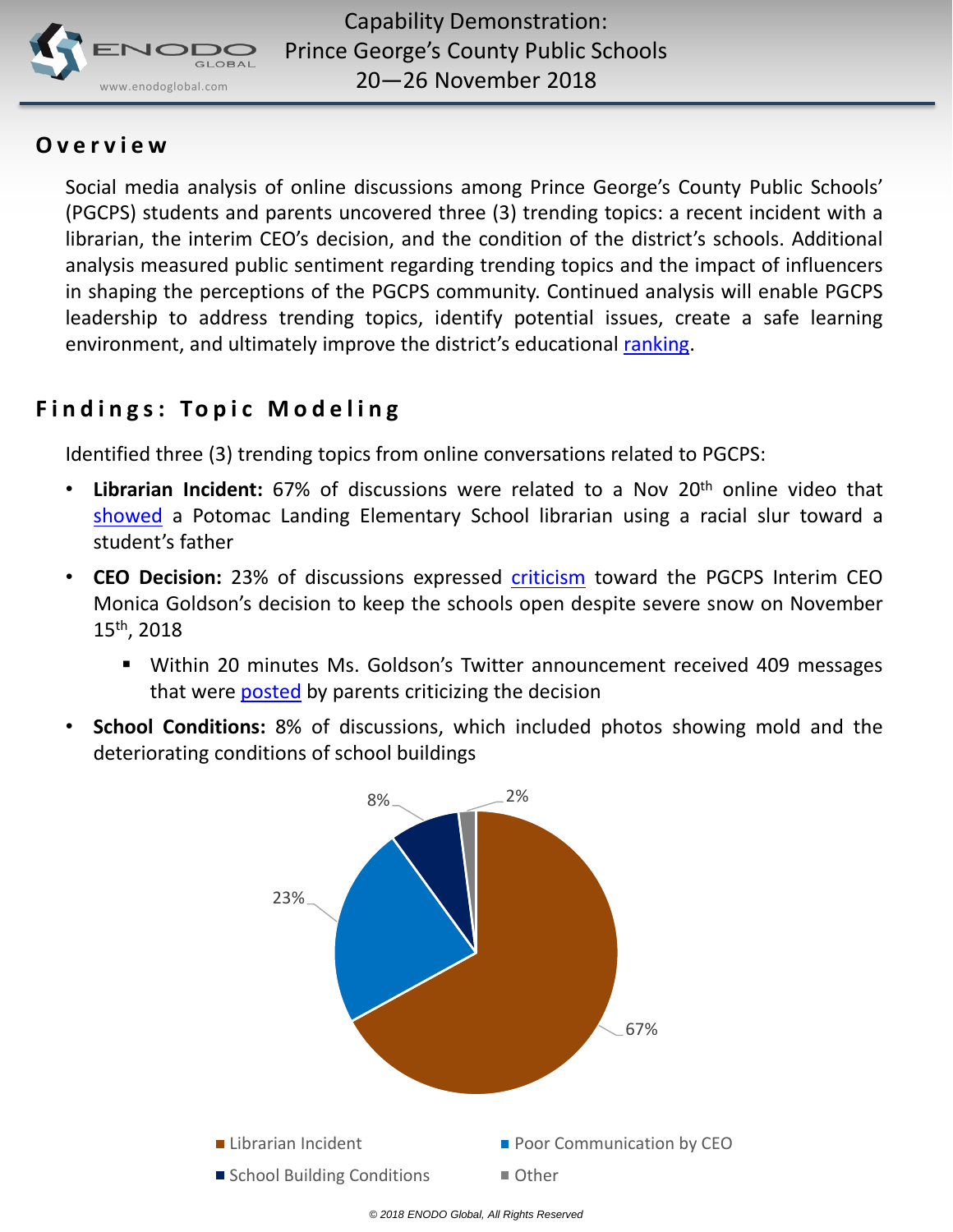

# *"This is why I don't do public school in PGCPS. PGCPS need to stop giving tenure to stupid folks." Rhonda Washington (Facebook post)*

### **Findings: Sentiment Analysis**

- **Librarian Incident**: 82% of parents' online discussions expressed frustration about PGCPS leadership's failure to provide a resolution to the family affected by the incident
	- The November 23 tweet by Mr. DeRay McKesson spiked negative sentiment from 62% to 83% in just 24 hours
- **CEO Decision:** Goldson's decision gained significant negative sentiment (62%) as parents questioned her leadership for not calling a snow day
	- **Ms.** Goldson issued an apology on Nov. 16 which was followed by the [hiring](https://www.facebook.com/mayor.malindamiles/posts/1656447357789714) of a permanent CEO, Ms. Roberta Phillips, on Nov. 19
- **School Conditions:** Social media posts with pictures of mold in two PGCPS specialty schools produced 51% negative sentiment, as concerned parents posted messages calling for the immediate closure of affected schools



Spike in negative sentiment about the librarian incident after Mr. DeRay's Tweet

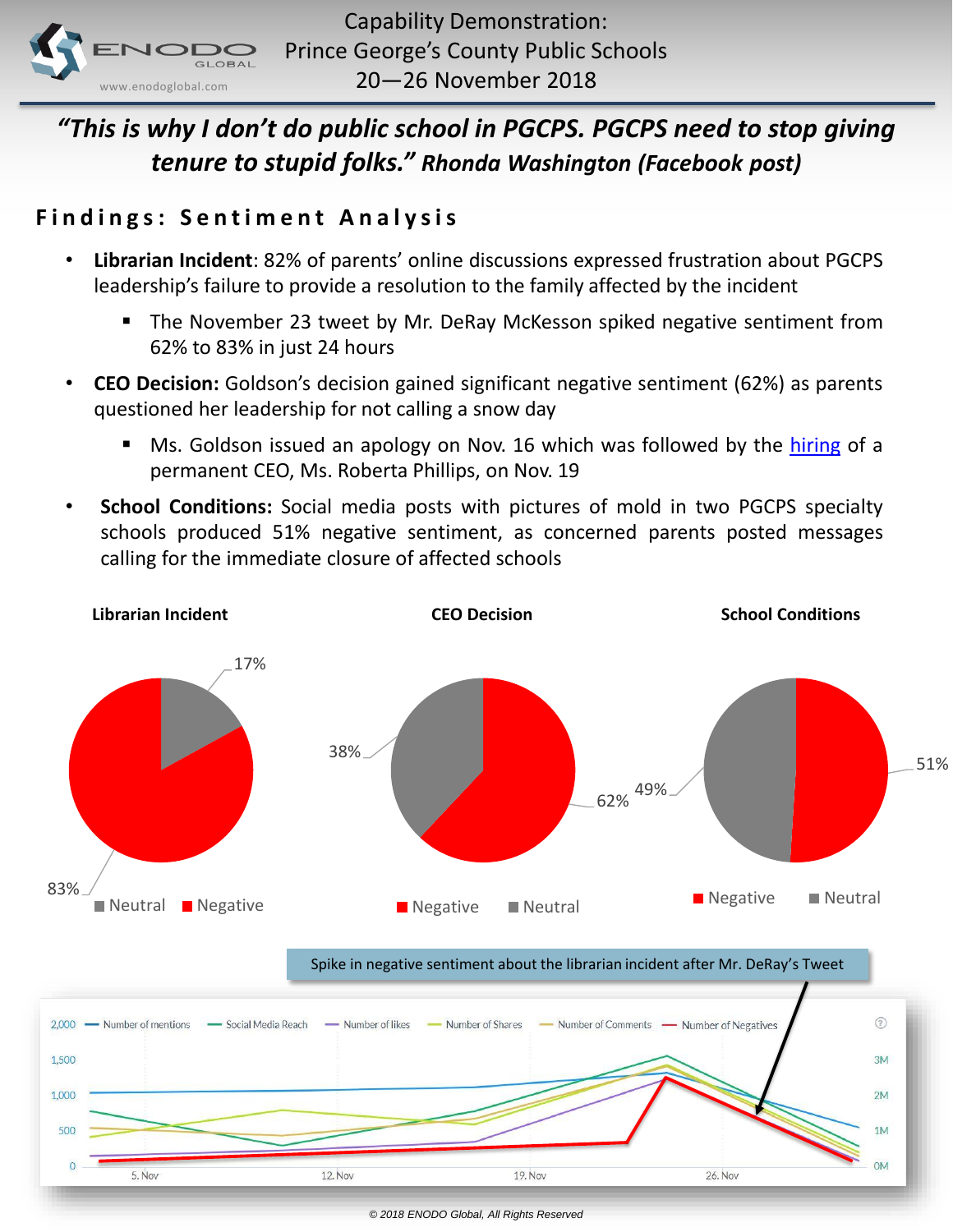

# *"That's my media/librarian teacher, I am not happy with this. 'Anti Bullying School'? Wow, Just Bad School." Mr Oof 9000 (YouTube [comment\)](https://www.youtube.com/watch?v=Bh1kr5Ekm2A)*

## **F i n d i n g s: D e m o g r a p h i c A n a l y s i s**

Analysts categorized parents' and students' online conversations by school level:

- **High Schools**: Discussions associated with 31 High Schools were equally shared by students and parent and predominately focused on the librarian incident
	- Black Lives Matter founder DeRay McKesson's [tweet](https://twitter.com/deray/status/1066087796732018688) was shared by social media users around the nation, including PGCPS High school students
- **Middle Schools**: Online discussions from 24 Middle Schools were led mostly by parents and pointed to CEO Goldson's poor decision for not calling a snow day on Nov. 15
- **Elementary Schools**: Discussions from 117 elementary schools were dominated by parents who called for incoming PGCPS CEO Roberta Phillips to immediately respond to the librarian incident by providing racial sensitivity training



#### **Distribution within PGCPS**

■ Special Schools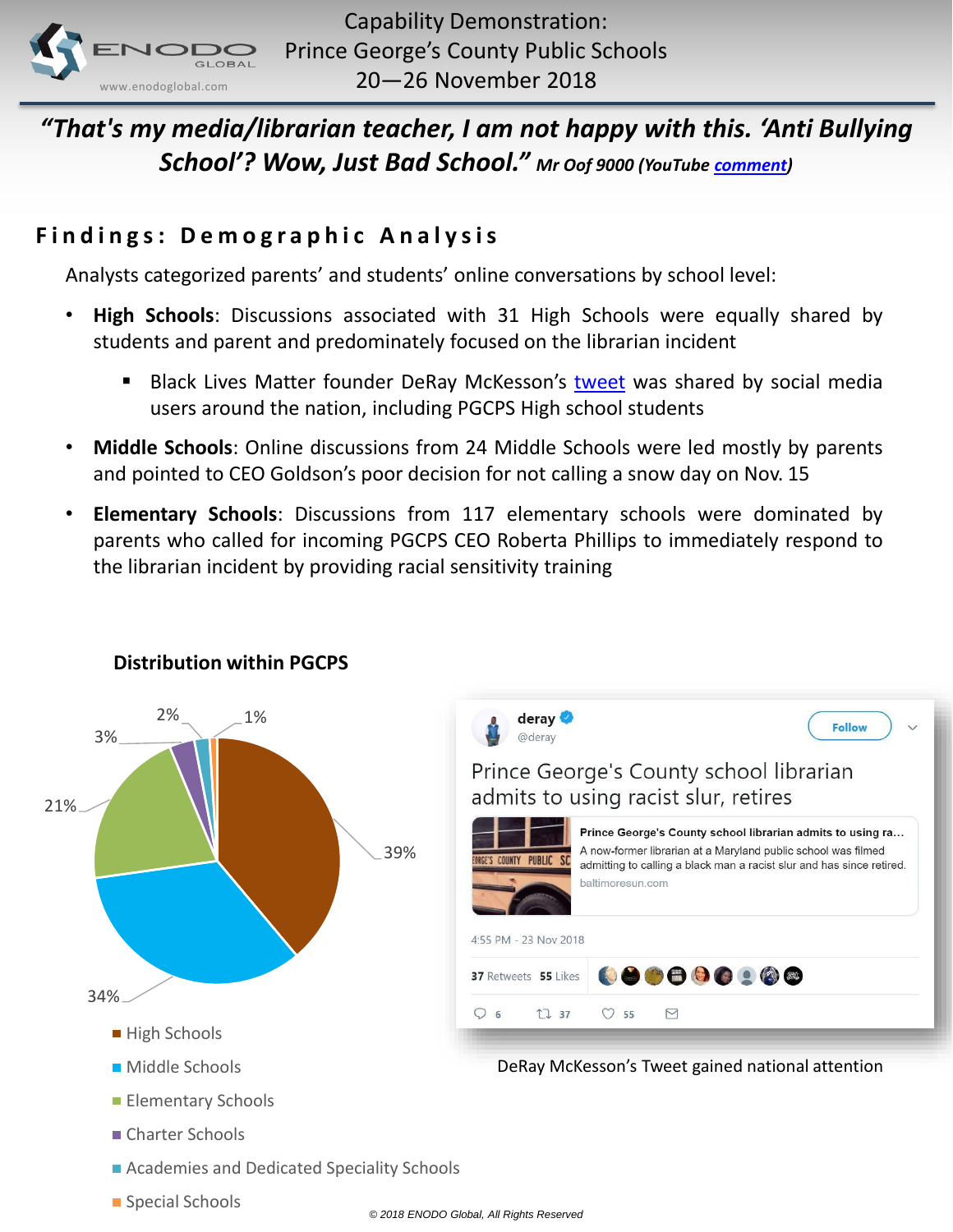

## *"But don't worry. Our Board members are safe. They postponed their meeting tonight." Cynthia Cochran [\(Facebook post](https://www.facebook.com/search/str/Prince+George))*

#### **R e c o m m e n d a t i o n s**

Conduct additional analysis to uncover key topics and associated public sentiment discussed by teachers, parents, and students in each of the different [types](https://www.pgcps.org/schools/) of schools within PGCPS:

- Expand upon the Capability Demonstration analysis to further understand and address existing issues (e.g. racist incident, school management, and school conditions) and identify new challenges
- Monitor key influencers (e.g. Black Lives Matter activists) to understand how, when, and why they impact student behavior both online and in school
- Uncover the social risk factors that create school culture and drive school violence
	- Design a comprehensive communication strategy and engagement activities to address school violence (e.g., bullying, self-harm, fighting, and shootings)
- Provide early indications and warnings and understanding culture to inform school violence mitigation strategies

#### **Data Analytics**

ENODO collected 21,983 Tweets, 11,321 Facebook posts, 7,114 Instagram posts, 5,778 YouTube comments, 2,118 news websites, 1,099 blogs within Prince George's County using a blend of ENODO's proprietary R-language platform and third-party data vendors.